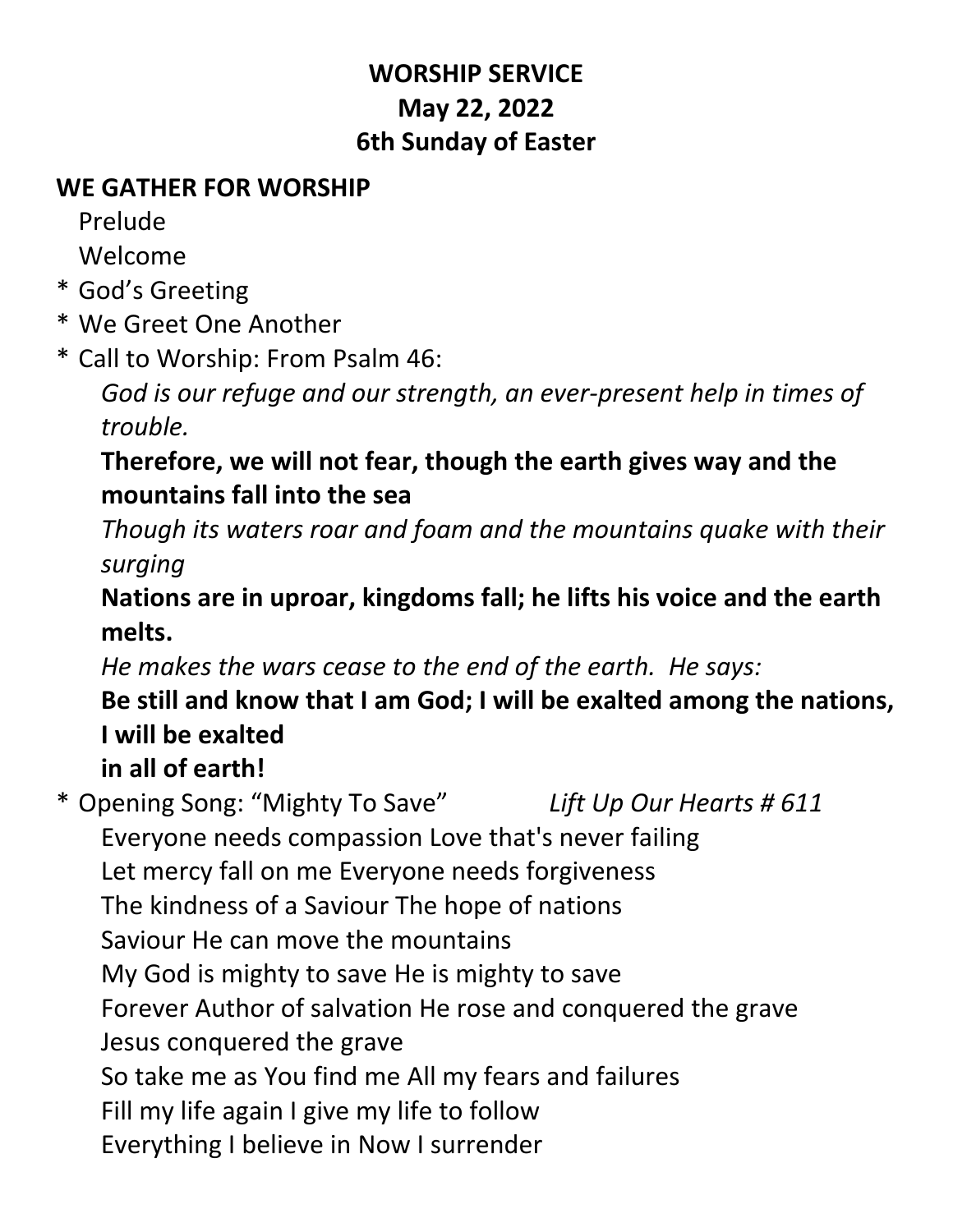Saviour He can move the mountains My God is mighty to save He is mighty to save Forever Author of salvation He rose and conquered the grave Jesus conquered the grave Shine your light and let the whole world see We're singing For the glory of the risen King Jesus Shine your light and let the whole world see We're singing For the glory of the risen King Saviour He can move the mountains My God is mighty to save He is mighty to save Forever Author of salvation He rose and conquered the grave Jesus conquered the grave Saviour He can move the mountains My God is mighty to save He is mighty to save Forever Author of salvation He rose and conquered the grave Jesus conquered the grave

\* Opening Prayer:

### **WE ARE RECONCILED TO GOD**

Unison Prayer of Confession:

**Holy, God, we are embarrassed by our weaknesses and we ask for your forgiveness. Your Word is so clear and your grace is so good, but we shut out your voice, filling up our time with distractions of modern technology and other non-essentials of this present world How long, Lord , will you allow us to ignore your will? Help us to turn once again to the cross, to the empty tomb, to our interceding Lord and to the gracious gift of your spirit. Hear our prayer. Lord, as we ask this in your holy name. Amen**

Assurance of Pardon: (Romans 5:1-2, 5)

*Since we have been justified through faith, we have peace with God through our Lord, Jesus Christ, through whom we have gained access by faith into this grace in which we now stand. And we boast in the hope of the glory of God. And hope does not put us to shame because God's love has been poured into our hearts through the Holy Spirit.*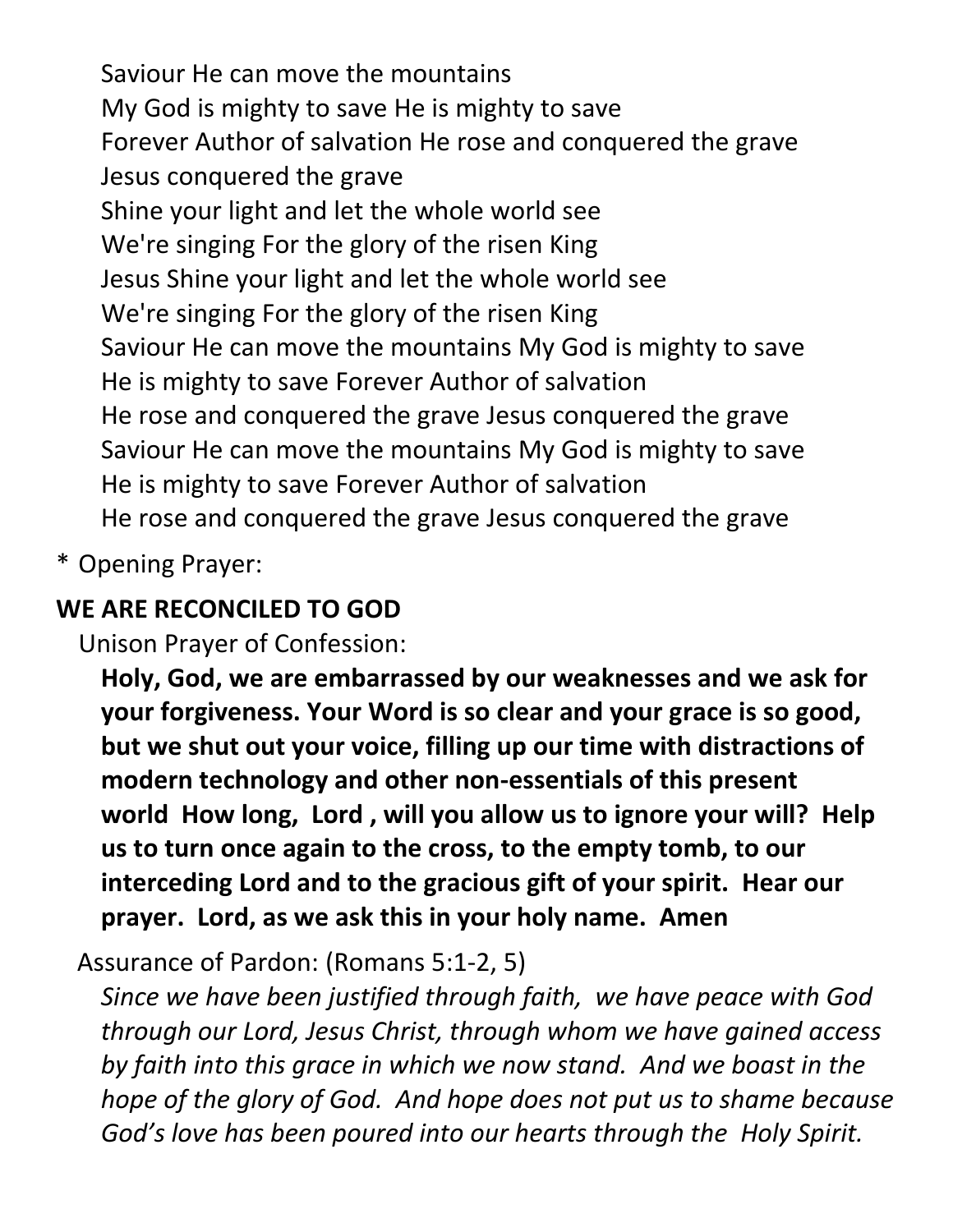Song of Response: "Above All Above all powers above all kings Above all nature and all created things Above all wisdom and all the ways of man You were here before the world began Above all kingdoms above all thrones Above all wonders the world has ever known Above all wealth and treasures of the earth There's no way to measure What You're worth Crucified laid behind the stone You lived to die rejected and alone Like a rose trampled on the ground You took the fall and thought of me Above all Above all powers above all kings Above all nature and all created things Above all wisdom and all the ways of man You were here before the world began Above all kingdoms above all thrones Above all wonders the world has ever known Above all wealth and treasures of the earth There's no way to measure What You're worth Crucified laid behind the stone You lived to die rejected and alone Like a rose trampled on the ground You took the fall and thought of me Above all Like a rose trampled on the ground You took the fall and thought of me Above all

Children's Message Installation of Officers A Litany of Thanksgiving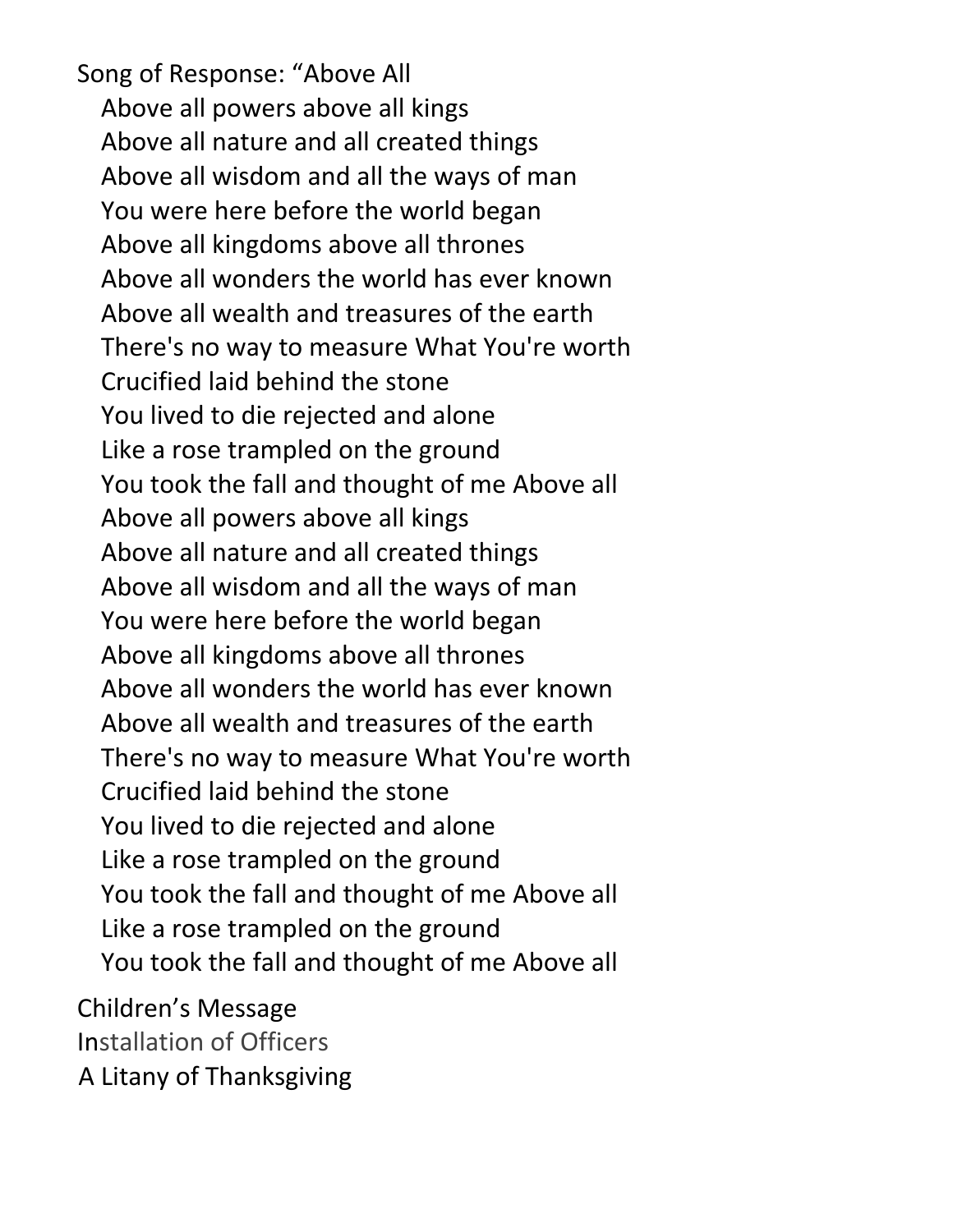*Pastor: Today we celebrate the gift of God's leadership for his people. We are grateful for the gifts of all those who have served as elders and deacons in the past year.*

**People: Thank you, Lord, for the work that you have accomplished through your servants.**

*Pastor: Lord, you have provided them with gifts to equip them; you have worked through them to accomplish your purposes and we wholeheartedly pray they have honored your Name*.

**People:Continue your work in their lives, Lord. Bless the work they began here. Bless them as they go forward, and continue to lead them into paths of service for the sake of your Church.**

Introduction and description of the offices

The Vows of New Office-bearers (**read in unison by new office-bearers**, facing the congregation)

**I believe that through the call of this congregation, God himself is calling me to this holy office. I believe that the Old and New Testaments are the Word of God. I subscribe to the doctrinal standards of this church, and I will support them in the teaching and ministry of the church. I promise to do the work of my office faithfully, in a way that is worthy of my calling, and in submission to the government and discipline of the church.**

The Charge to the Elders

**People: We charge you, elders, to shepherd the church which Christ bought with his own blood. Be a model of faith; care for the needy; comfort the suffering; confront those who stray; devote yourselves to prayer; faithfully study the Word of God; and be completely mastered by your Lord.**

The Charge to the Deacons

**People: We charge you, deacons, to inspire us to faithful stewardship; encourage us to serve others; be sensitive and compassionate to the needy; minister to everyone discerningly; live**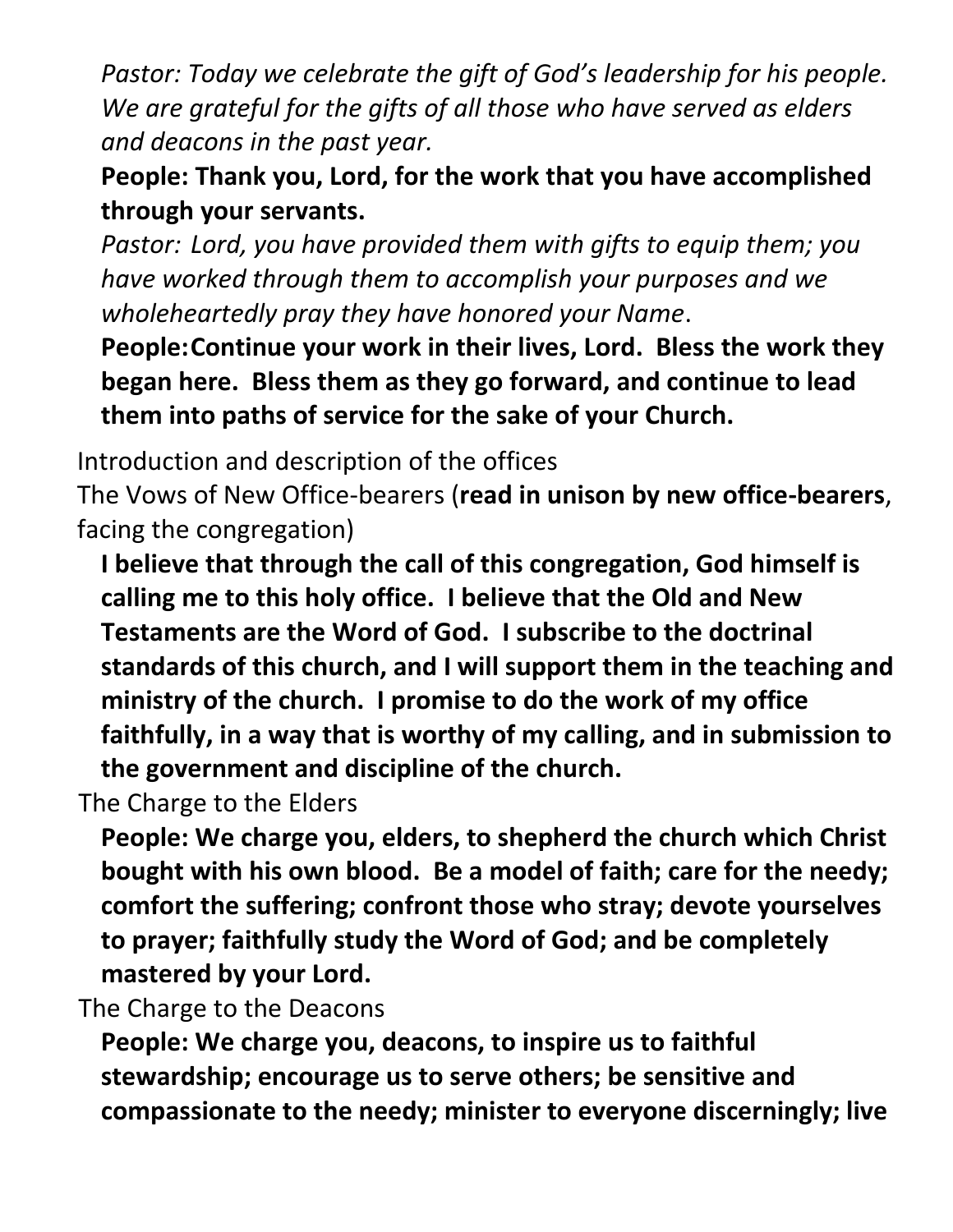**with integrity in your own life; devote yourselves to God's Word and prayer; and be completely mastered by your Lord.**

Prayer for the entire church council: (**continuing officers join the new officers** up front)

*Pastor: May God our heavenly Father, who has called you to these sacred offices, guide you by his Word, equip you with his Spirit, and so prosper your ministries that his church may increase and his name be praised. Amen*.

\* The Charge to the Congregation (Congregation stands)

Pastor: As your servants and the servants of God, I charge you, dear congregation, to pray for the council diligently, to support them with gratitude, and to encourage them joyfully. They do not act on their own authority but in the name of Jesus Christ, the King of the Church. They have been called to do his will among you, and ask you to accept them in his name.

Congregational Prayer

### **WE HEAR GOD'S WORD**

Scripture Reading: 1 Peter 5:1-4

**5** To the elders among you, I appeal as a fellow elder and a witness of Christ's sufferings who also will share in the glory to be revealed: **<sup>2</sup>** Be shepherds of God's flock that is under your care, watching over them—not because you must, but because you are willing, as God wants you to be; not pursuing dishonest gain, but eager to serve; **<sup>3</sup>** not lording it over those entrusted to you, but being examples to the flock. **<sup>4</sup>** And when the Chief Shepherd appears, you will receive the crown of glory that will never fade away.

Message: "The Case of A Shepherd"

## **WE RESPOND TO GOD'S WORD**

Prayer of Application

\* Song of Response: "The Power Of Your Love"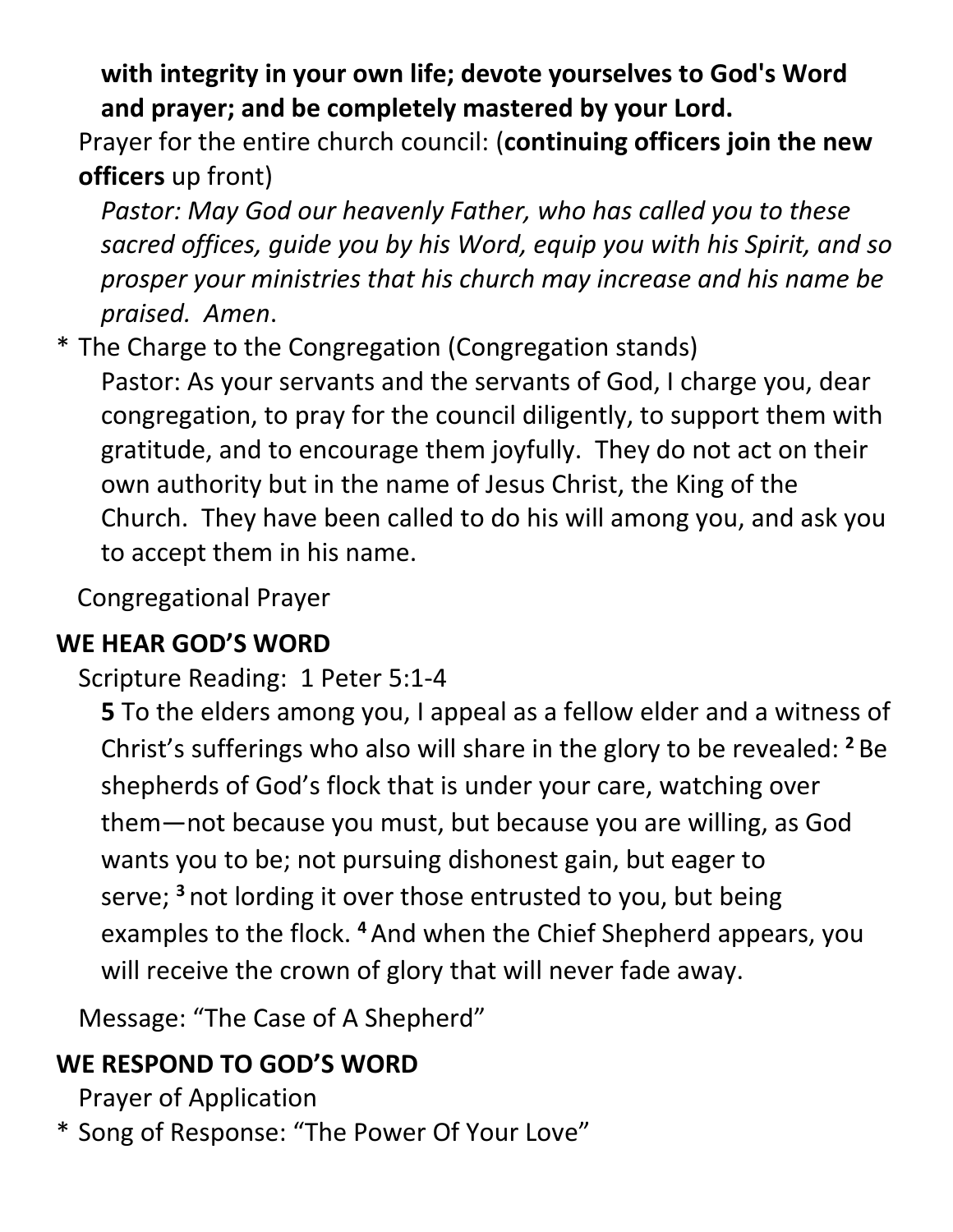Lord I come to You Let my heart be changed renewed Flowing from the grace That I found in You And Lord I've come to know The weaknesses I see in me Will be stripped away By the pow'r of Your love Hold me close Let Your love surround me Bring me near Draw me to Your side And as I wait I'll rise up like the eagle And I will soar with You Your Spirit leads me on In the pow'r of Your love Lord unveil my eyes Let me see You face to face The knowledge of Your love As You live in me Lord renew my mind As Your will unfolds in my life In living ev'ry day By the pow'r of Your love Hold me close Let Your love surround me Bring me near Draw me to Your side And as I wait I'll rise up like the eagle And I will soar with You Your Spirit leads me on In the pow'r of Your love

### **WE DEPART TO SERVE**

\* Blessing

\* Closing Song "Forever" *Lift Up Our Hearts # 578* Give thanks to the Lord our God and King His love endures forever For He is good, He is above all things His love endures forever Sing praise, sing praise With a mighty hand and outstretched arm His love endures forever For the life that's been reborn His love endures forever Sing praise, sing praise Sing praise, sing praise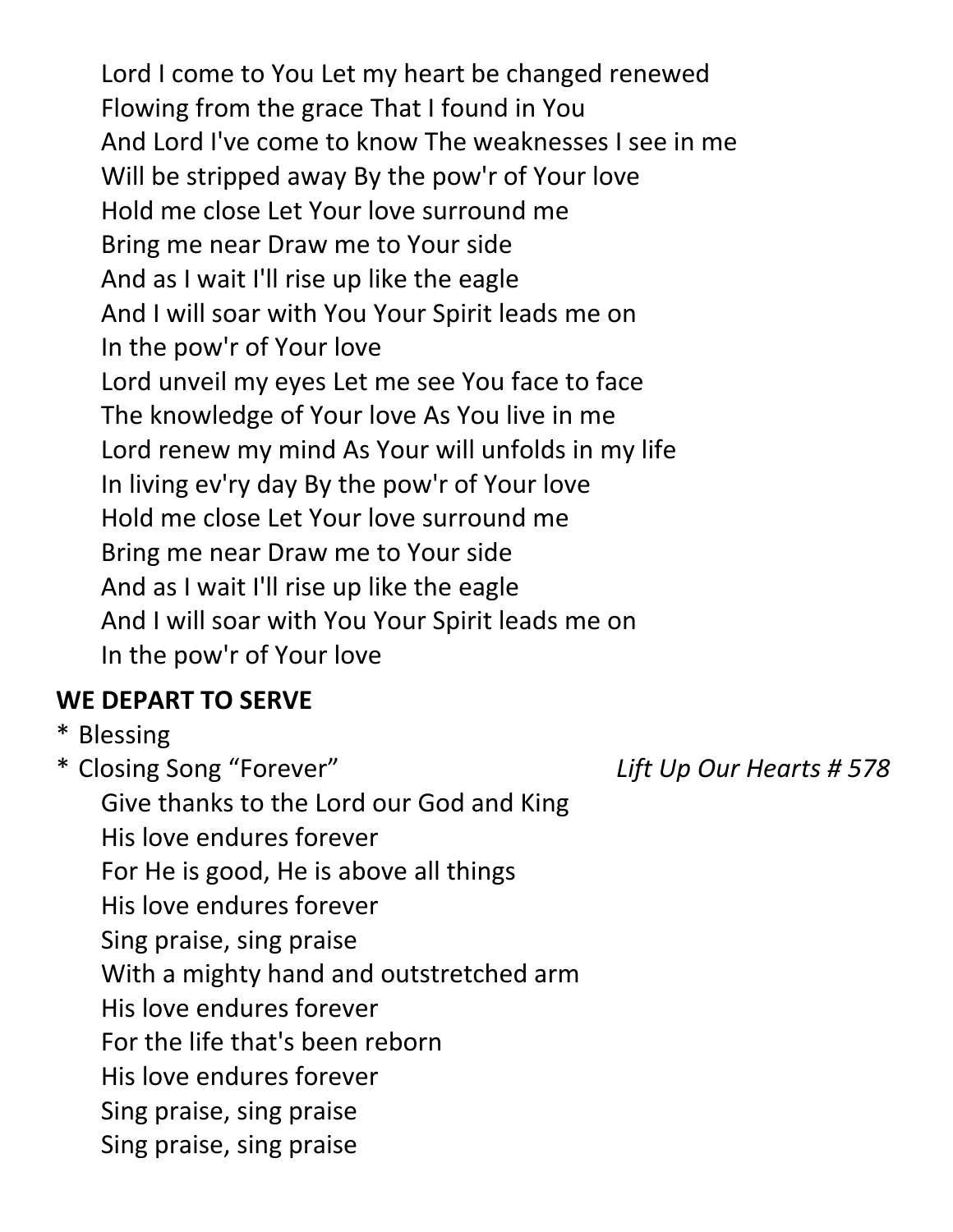Forever God is faithful Forever God is strong Forever God is with us Forever Forever From the rising to the setting sun His love endures forever And by the grace of God we will carry on His love endures forever Sing praise, sing praise Sing praise, sing praise Forever God is faithful Forever God is strong Forever God is with us Forever and Ever Forever God is faithful Forever God is strong Forever God is with us Forever Forever

\* Postlude

\*Please stand if you are able.

Children's Message: Laura Hufford Message: Rev. Randy Raak Musicians: Andrew Friend, Rex DeBruin, Pam Voss

### **Today's Activities**

9:30 a.m. Morning Worship 10:30 a.m. Fellowship Time

### **ANNOUNCEMENTS**

**We would like to thanks those leaving council** for their time and dedication to serving the church and welcome those who were voted in to replace them. THANK YOU to Tom Kuyper, Paul Kleinwolterink, Andrew Friend, and Donna Bergman. WELCOME to Jeff Kopaska , Brian Sterenberg, Mary Sauceda, and Pam Niemeyer.

**Thank you to Mindy Nikkel** for your many years of dedicated service to the education committee! We appreciate your all your insight and creativity throughout your time serving. We are still looking for adding a member or 2, if interested please reach out to Rachel De Bruin.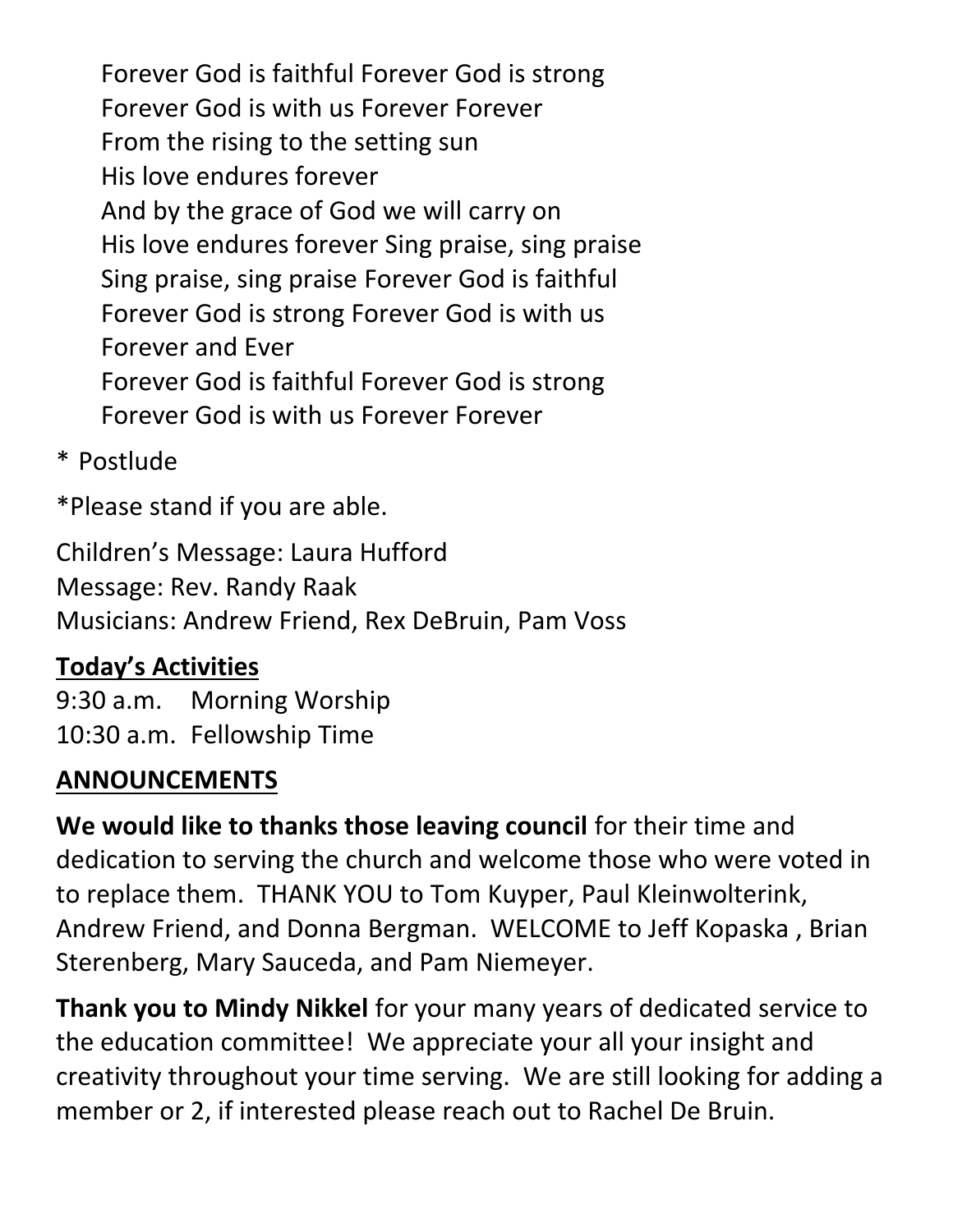**Thank you to the teachers**, helpers and music leaders this past Sunday school year. We appreciate your patience and willingness to teach and conform with the challenges of Covid and we hope next year can be a little more 'normal'! Have a great summer!

**Our youth group, Roots**, is getting to know the children of Killbite Village, Haiti. We made penpal portfolios to send to Haiti so they could get to know us. We have been raising money to get the kids in the village the supplies they need to learn and a few toys for fun. Pastor Jeff, with God's Mercy to Haiti, has given a wish list for the supplies they need the most. For the next two weeks we will be collecting items for donation in a box in the fellowship hall. If you would like to join in the donation for the children, please bring any of the following needs (new items only please): Pens and pencils, Erasers, A roll up dry erase board and markers, Hand crank mechanical pencil sharpeners ( the old school type), Push pins, Balloons, Scissors, Paper clips (all sizes black metal ones), Glue sticks, Soccer balls (good ones please), Hot wheels cars, Back packs, Socks (black and white). All donations need to be collected no later than the  $25<sup>th</sup>$ .

Please be in prayer for the **Christian Reformed Church's synod** this summer. It will meet in Grand Rapids, Mi from June 10 – June 16. Tyler Helfers and Paul Kleinwolterink from our church, and Pastor SJ Kim from the Ames Korean CRC, will be serving as delegates for Classis Northcentral Iowa.

**Mark & Pam Voss** would like to invite the congregation to an open house to celebrate Pam's retirement **on Friday May 27 from 5:30-7:30** at the Homewood Golf Course club house. Please no gifts.

**The VanDyk family** would like to invite you to the graduation open house for Bethany on Saturday May  $28<sup>th</sup>$ , from  $12:30 - 3:00$ pm at Trinity CRC. We are looking forward to seeing you all there.

**Midwest Basic Bible Camp:** Attention, we are seeking a Nurse, Cabin Leaders, and other Volunteers for Midwest BASIC Bible Camp 2022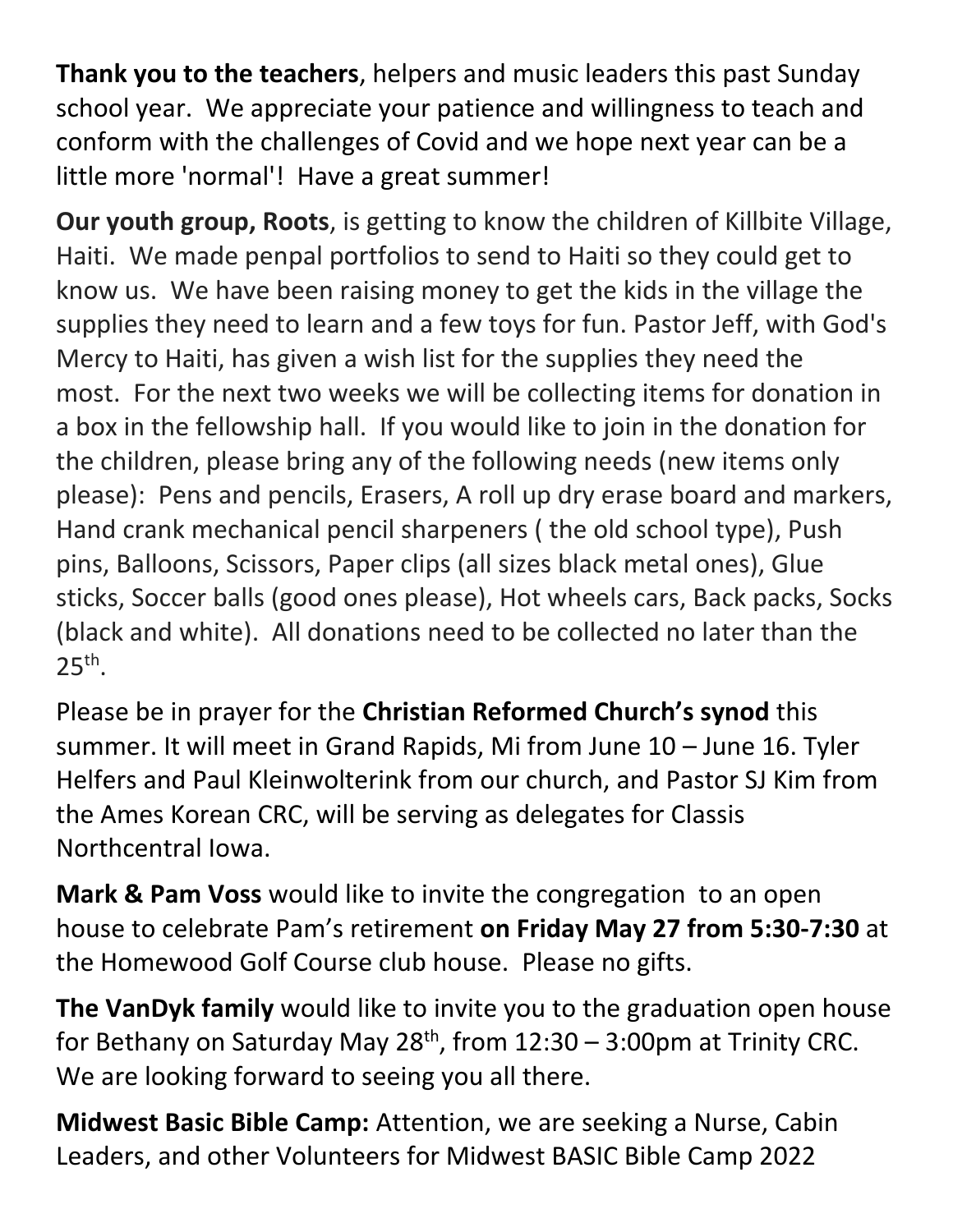(August 8-12). Whether it's for one day or the entire week, we want your help to make the biggest impact we can on our Classis Youth Kids. If you or someone you know is interested, then please reach out to Travis Konig at 641-430-8343 or [traviskonig@gmail.com](mailto:traviskonig@gmail.com) or Lance Hillenga at 515-320-3875 or [lancehillenga@gmail.com.](mailto:lancehillenga@gmail.com) Camp dates are August 8<sup>th</sup> through the 12<sup>th</sup>

The special offering this week is for **Home for Awhile**. Several churches in the Ames area have partnered together to create this organization that seeks to reduce homelessness in our community. Families who have been recently evicted or are nearing homelessness are eligible for three months of subsidized housing through Home For Awhile.

## **SMALL GROUPS & SUNDAY SCHOOL**

**Breakfast Club** meets on the 2nd and 4th Wednesdays at the Lincoln Center HyVee at 8:30 AM.

**UFO** - Meets on the Third Monday of each month

**Women's Bible Study** – Meets the second Monday of the month, May 9th at 9 am.in the fellowship hall.

## **DENOMINATION ANNOUNCEMENTS**

### ReFrame Ministries

**My Weakness. God's Strength**. - Check out the new kids' devotion at www.kidscorner.net. Is there something you're so proud of that you love to tell people about it? In his letter to the Corinthians, Paul didn't boast about some great thing he did, but about his weakness. Some translations of the Bible refer to Paul's problem as "a thorn in [his] flesh." Listen now at kidscorner.net and check out all the new content.

**Follow: Jesus on the Shore** - The disciples' story of meeting Jesus on the shore helps us recognize that Jesus is in the ordinary and that he's willing to fellowship with us right where we're at. Join Groundwork as we study John 21 to learn how keeping our focus on the resurrected Jesus and his simple command for us to follow him cultivates our faith. Listen now at